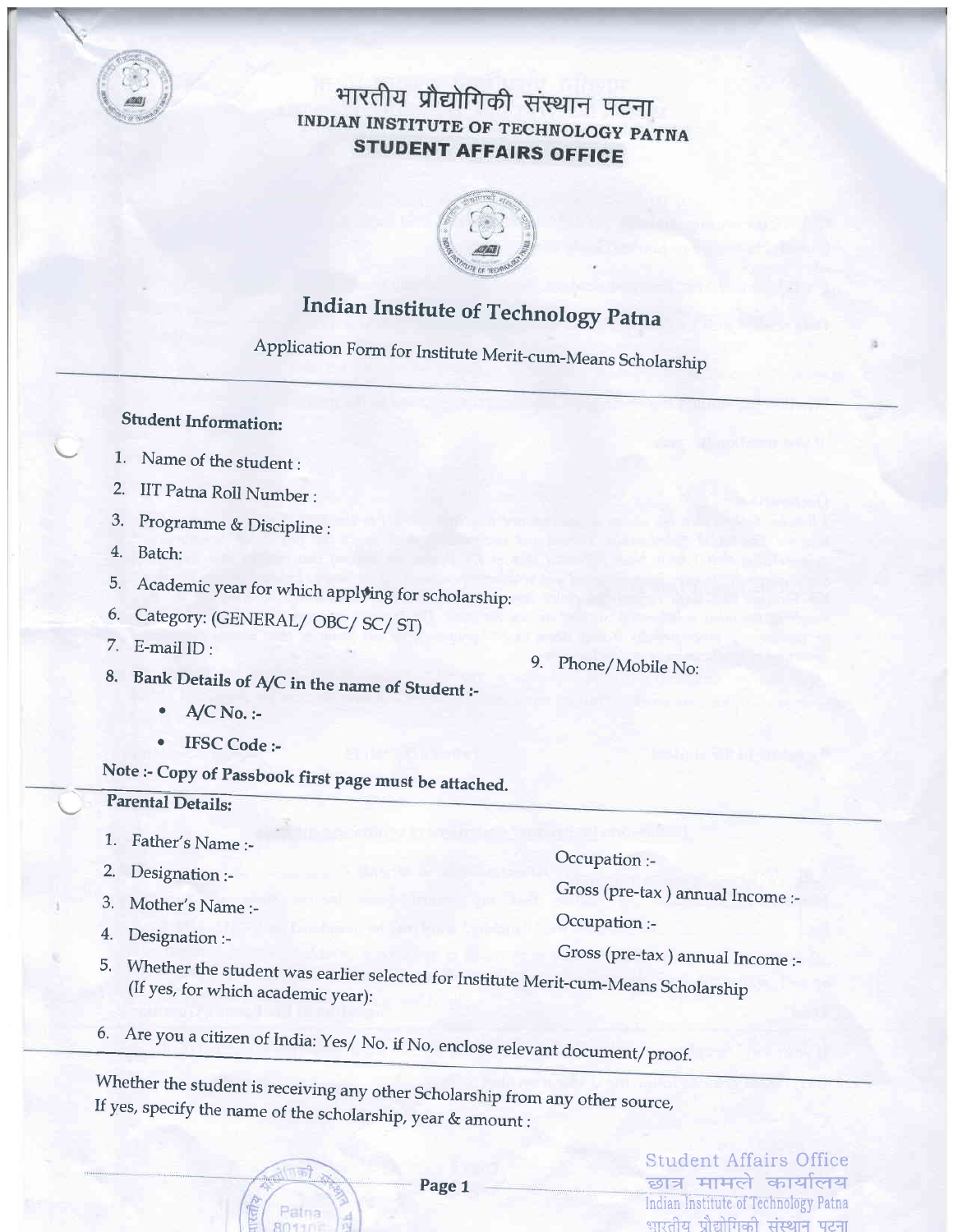

### भारतीय प्रौद्योगिकी संस्थान पटना INDIAN INSTITUTE OF TECHNOLOGY PATNA STUDENT AFFAIRS OFFIGE

CPI (for continuing students. for B.Tech 18,19,20 and 2021 batch): (Attach Photocopy of Marks/Grade sheet)

For B.Tech and MSc. first year student, their All India Rank from |EE(Adv)/JAM:

Data related to SPI will be provided by IIT Patna after their first semester examination.

whether the student has undergone any disciplinary action in the institute?:

if yes, mention the Year

#### Declaration:

I hereby declare that the above statements are true and correct to the best of my knowledge. If I am selected for MCM Scholarship, I shall not accept nor shall apply for any other Scholarship. I acknowledge that I have been informed that at IIT Patna, no student can receive two scholarships simultaneously. In case I am awarded any scholarship/stipend etc. in future, I shall intimate the same to the Institute and shall refund the entire amount of the Institute scholarship received by me before receiving the other scholarship, stipend etc. for the year. The Institute can withdraw the scholarship and or impose any other penalty it may deem fit and proper, if at any point of time should there be any detection of falsification of my declaration.

Signature of the student Father's Signature Mother's Signature

### Declaration by Parents/ Guardians of continuing students

### Date Signature of the Parents/Guardian

in

P 80

If your son/daughter/ward studied the 12<sup>th</sup> class/B.Sc. in a non-government school/College then Please provide following declaration also:

Inc, rate is a construction of the construction of the construction of the construction of the construction of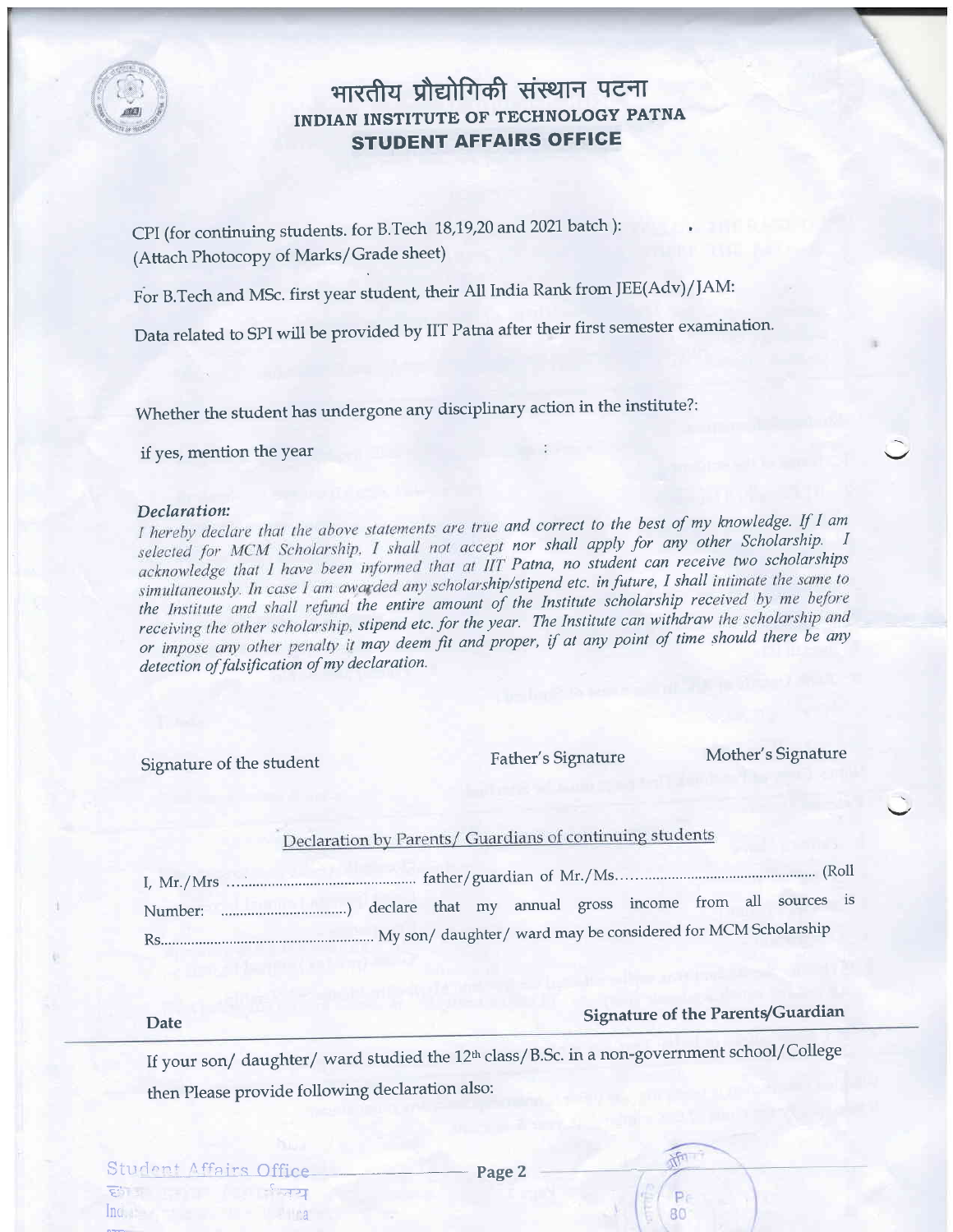

### भारतीय प्रौद्योगिकी संस्थान पटना INDIAN INSTITUTE OF TECHNOLOGY PATNA STUDENT AFFAIRS OFFIGE

#### Declaration by Parents/ Guardians of B.Tech/M.Sc. 2021 students

|                             | (Roll Number: ) declare that my son/ daughter/Ward studied the 12 <sup>th</sup> class/B.Sc. in the |
|-----------------------------|----------------------------------------------------------------------------------------------------|
|                             |                                                                                                    |
|                             | with the annual school/college fee less than/greater than (Strike out Whichever is                 |
| not applicable) RS.30,000/- |                                                                                                    |

Date

#### Signature of the Parents/Guardian

Incomplete application in any respect or failure to submit supporting document by last date of filling the application form wilI automatically make me ineligible to receive merit-cum-means based scholarship.

Date

#### Signature of the Parents/Guardian

(The Institute Merit-cum-Means Scholarship is meant to be awarded to students with poor economic background. If you can afford the expenditure of your ward, then do not submit this declaration. This will help deserving poor students to get financial benefit.).



Student Affairs Office<br>छात्र मामले कार्यालय Indian Institute of Teehnology Patna धारतीय प्रौद्योगिकी संस्थान पटना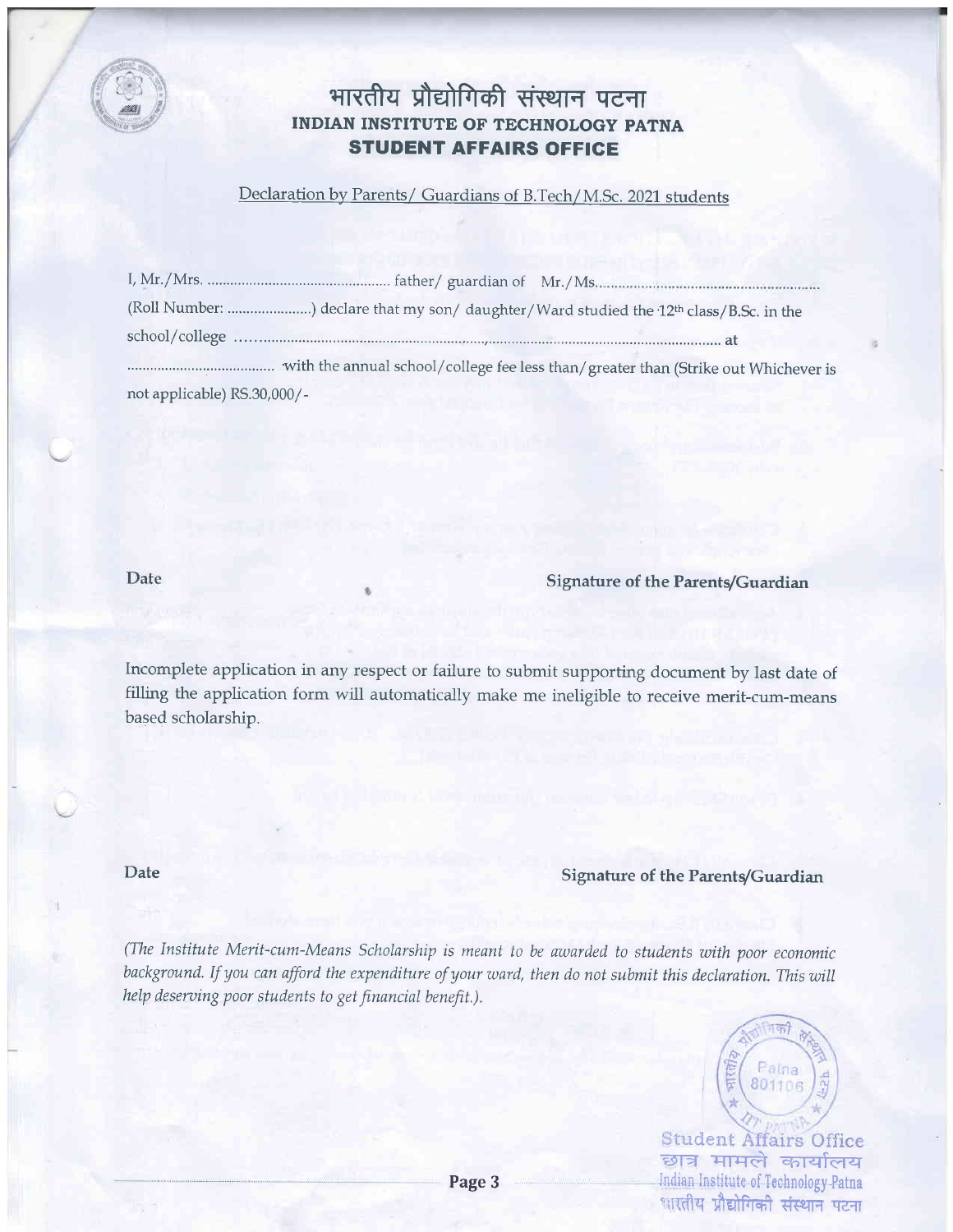

## भारतीय प्रौद्योगिकी संस्थान पटना INDIAN INSTITUTE OF TECHNOLOGY PATNA **STUDENT AFFAIRS OFFICE**

# **ENCLOSURE PROVIDED BY THE STUDENT**

(Please put a tick mark in the box against the documents submitted by you)

|    | 1. Salaried person (both government and private: A copy of Form 16                                                                                                                                                                                              | $\Box$       |
|----|-----------------------------------------------------------------------------------------------------------------------------------------------------------------------------------------------------------------------------------------------------------------|--------------|
|    | or Income Tax Return Form (ITR) for financial year 2020-2021.                                                                                                                                                                                                   |              |
|    | 2. Businessman: A copy of Income Tax Return form for the financial<br>year 2020-2021.                                                                                                                                                                           |              |
|    | <b>OR</b>                                                                                                                                                                                                                                                       |              |
| 3. | Certificate from employer stating yearly / Annual Income. (FORM I)<br>(For employed person in Pvt/ Govt organizations)                                                                                                                                          |              |
|    |                                                                                                                                                                                                                                                                 |              |
| 4. | Agriculturist and others: Print/type the attached application form<br>(FORM-II) on a Rs. 100 stamp paper and have it signed by your<br>parents, counter signed by a government official of the<br>rank of Tehsildar and above for the financial year 2020-2021. | $\mathbf{1}$ |
| 5. | Caste certificate (in case of SC / ST / OBC) and/or<br>Certificate for disability (in case of PD students)                                                                                                                                                      | $\Box$       |
| 6. | Grade Sheet up to last semester (for students of continuing batch).                                                                                                                                                                                             |              |
| 7. | Class XII/B.Sc. mark sheet (in case of 1 <sup>st</sup> year B.Tech/M.Sc. student)                                                                                                                                                                               |              |
|    | 8. Class XII/B.Sc. fee receipt of schools/college in which you have studied<br>(in case of 1 <sup>st</sup> year B.Tech/M.Sc. student)                                                                                                                           |              |

Student Affairs Office Indian Institute of Technology Patna भारतीय प्रौद्योगिकी संस्थान पटना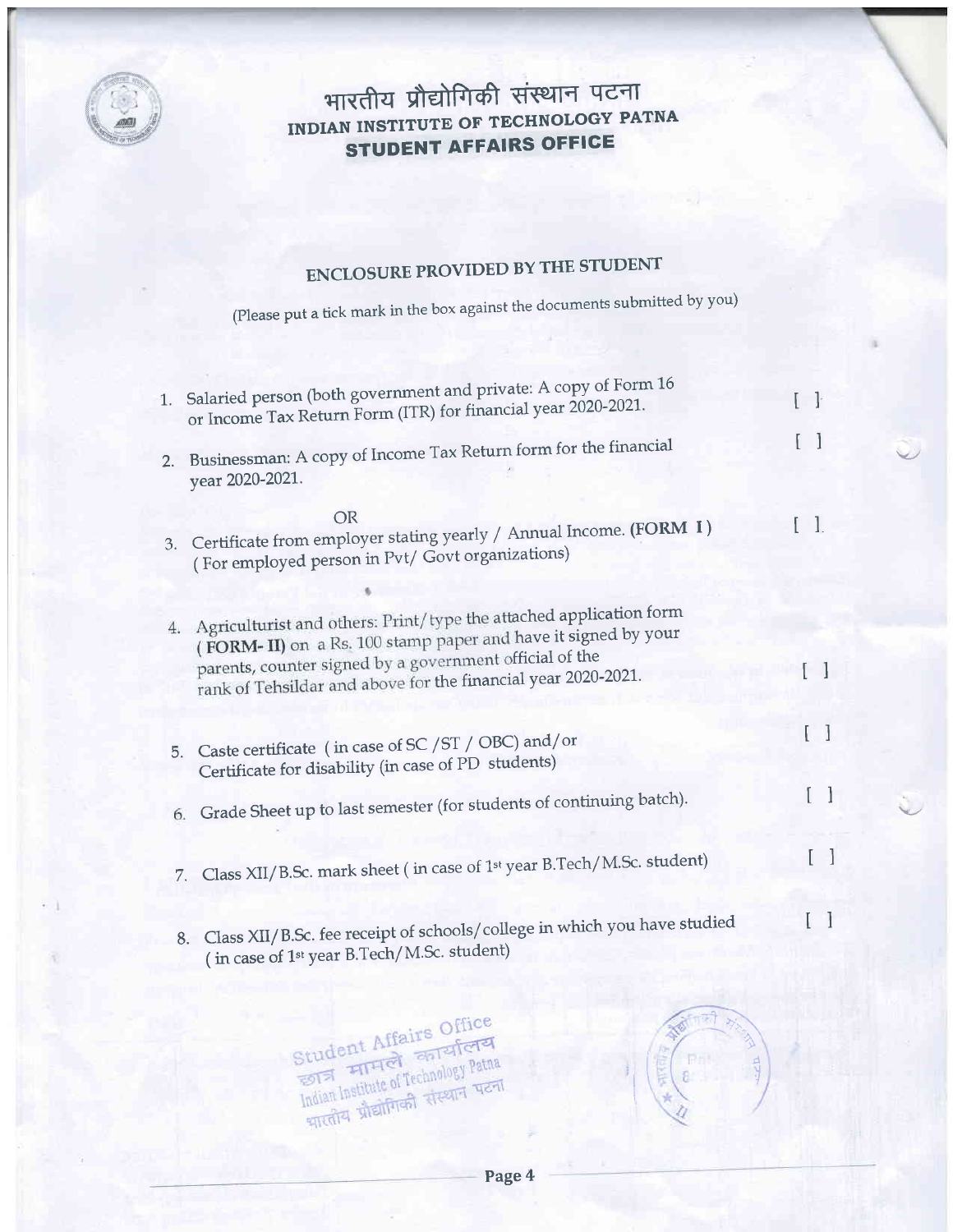

\=

### भारतीय प्रौद्योगिकी संस्थान पटना. INDIAN INSTITUTE OF TECHNOLOGY PATNA STUDENT AFFAIRS OFFICE

#### FORM I

### INCOME CERTIFICATE FROM THE HEAD OF THE OFFICE WHERE FATHER AND/ OR MOTHER/ GUARDIAN OF THE STUDENT OF IIT PATNA IS EMPLOYED

| 2020-March 2021) is given below. |  |
|----------------------------------|--|

1. Basic Pay( pay plus grade pay including NPA etc) :

- 2. Dearness Allowance :
- 3. Deputation Allowance :
- 4. Special Pay:
- 5. Honorarium:
- 6. Bonus: <sup>t</sup>
- 7. Other allowances, if any

#### Total:

(Total annual income in words

Signature of the Head of Office / Department

Name:-

Designation;-

Seal :-

(Note: Separate certificate has to be given if father and mother both are employed)